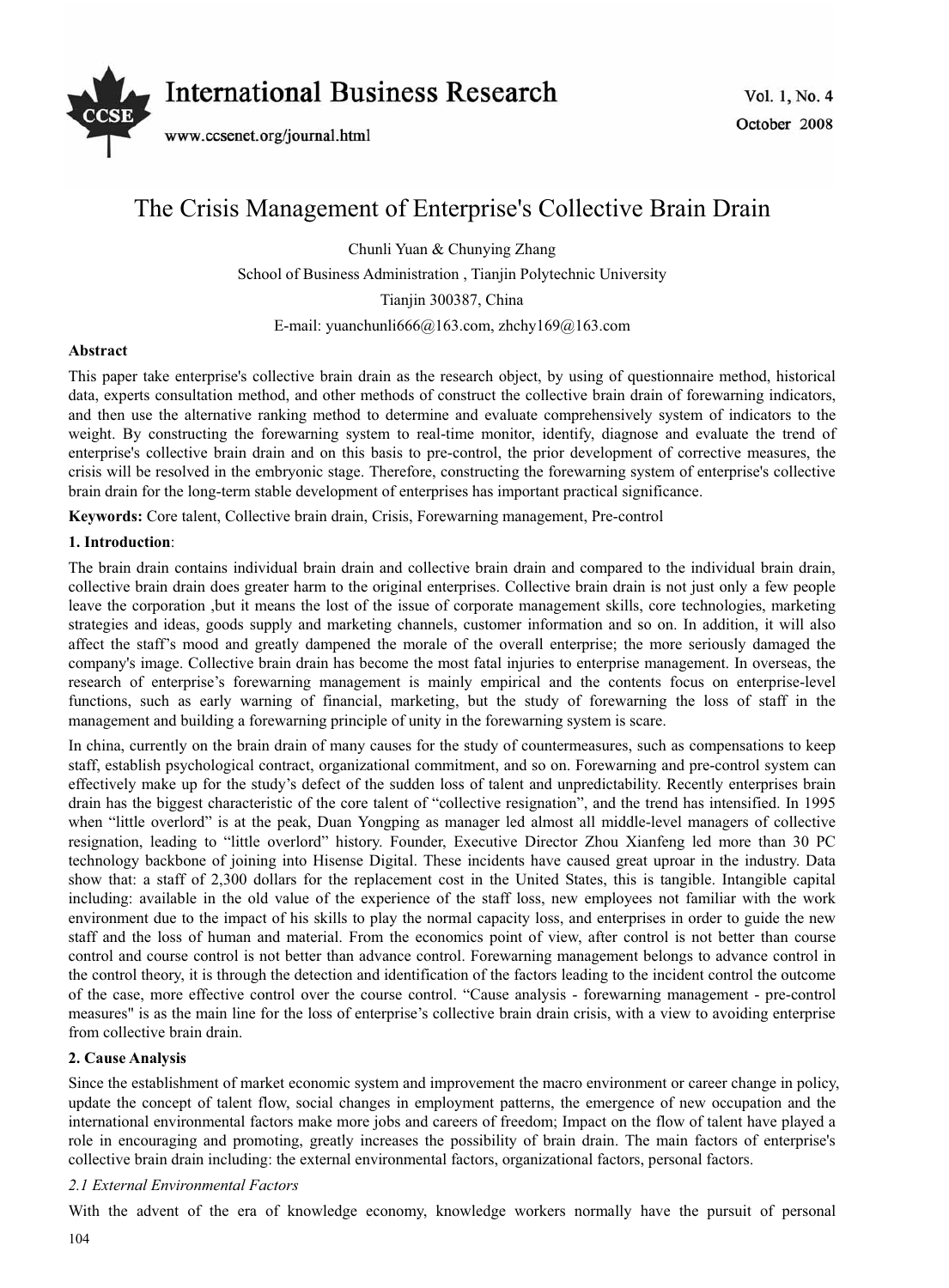# *International Business Research* October 2008

achievements desire. And the knowledge work's most outstanding characteristics is team model, when a team members to leave their team and his personal values will become very small, single individuals can not be based on the market. Once the core figure left in the team he is bound to take the whole team. Phenomenon of collective loss is the inevitable product of the times. Enterprises to foster a team need to cost a lot of manpower, material and financial resources. Particularly in the high-tech enterprises, the contribution of the individual employees is getting smaller and smaller, and the team's value is getting bigger and bigger. Otherwise, digging a team is more effective than digging individual, which can save a lot of training costs, research and development costs and marketing costs. So, many enterprises use of head hunter dig the mature rival team.

# *2.2 Organizational Factors*

To organization aspect, the basic reason of causing excellent teams' loss is that corporate management issues. The main problems are that: high-quality managers, staff incentive mechanism is inadequate and fails to establish an effective evaluation system, the lack of a reasonable salary structure; the team could not build for the long-term development planning and corporate culture. In addition, the company's high-level personnel changes in the overall development strategy and corporate adjustments, making the company's management concept and corporate culture a lot of changes, and this change is unacceptable to the existing team, so team chose to leave.

#### *2.3 Personal Factors*

The excellent talent wants to achieve through the development of their self-worth, broaden development space and reasonable career planning. When they feel that companies unable to raise the value of their own space and can not learn new skills, lacking of training and growth opportunities they will choose to leave. In addition, a team member agree the way of the core leader with its management conception, work atmosphere, the way very much, the core figure's left could lead to the entire team to follow.

# **3. Forewarning Management**

At this stage the construction of forewarning indicator system, including the study of forewarning indicators of system construction, crisis assessment and issue a final warning.

#### *3.1 Construction of the collective brain drain forewarning indicator system*

Through the questionnaire method, historical data and experts' consultation method in follow SMART principles: Specific, measurable, action-oriented, realistic, and time and resource constrained based on the principles of design indicator system. Although the collective loss is the loss of the individual, but it is not a simple superposition of individual loss. The total index should include: the space of team development, the satisfaction of team compensation and benefits, the harmony degree of team and corporate, the behaviour of team changes, the competitiveness of industry. In accordance with the actual situation and the characteristics of the enterprises of the sector indicators screening and thinning, then the establish second index, third or even fourth index, fifth index, so as to make the minimum index system to reflect the most complete collection of information.

#### *3.2 Construction of the crisis evaluation system*

Taking into account cost factors and operability, in this process using two-factor evaluation of the crisis assessment and forewarning warning condition. Taking into account cost factors and operability, in this process using two-factor evaluation of the crisis assessment and forewarning warning condition. Risk index is the product of the probability of crisis and the crisis damage degree, according to damage index degree, through historical data and expert's consultation method to determine their collective brain drain damage degree, and send out warnings. First, according to the enterprise's historical data and experts' consultation to determine probability of all the indicators (see table 1). Then, by alternative ranking method identified by the index system of indicators in each damage degree evaluation, that is: choose two indexes which will cause the greatest and lest collective brain drain crisis, and then again in the remaining indicators in which will cause the greatest and lest collective brain drain crisis. In the same way, determine all the indicators of the crisis damage degree in order, and use of experts consultation to determine the weight (see table 2) . At last, determine the risk index of collective brain drain crisis.

#### *3.3 Determine forewarning degree*

Before the collective brain drain happened, there is always some abnormal behaviour.

Sign 1: Team leaders or the core figures that have greater influence on the team present more arrogant and more frequent contacts with the outside world.

Sign 2: Team activities present more frequent and secret characteristic, in the other hand team members are too close contacts with the outside world.

Sign 3: Team complaint increased and ask for to higher requirements for enterprises.

Sign 4: The enthusiasm of team work decreased significantly and the working efficiency became poor.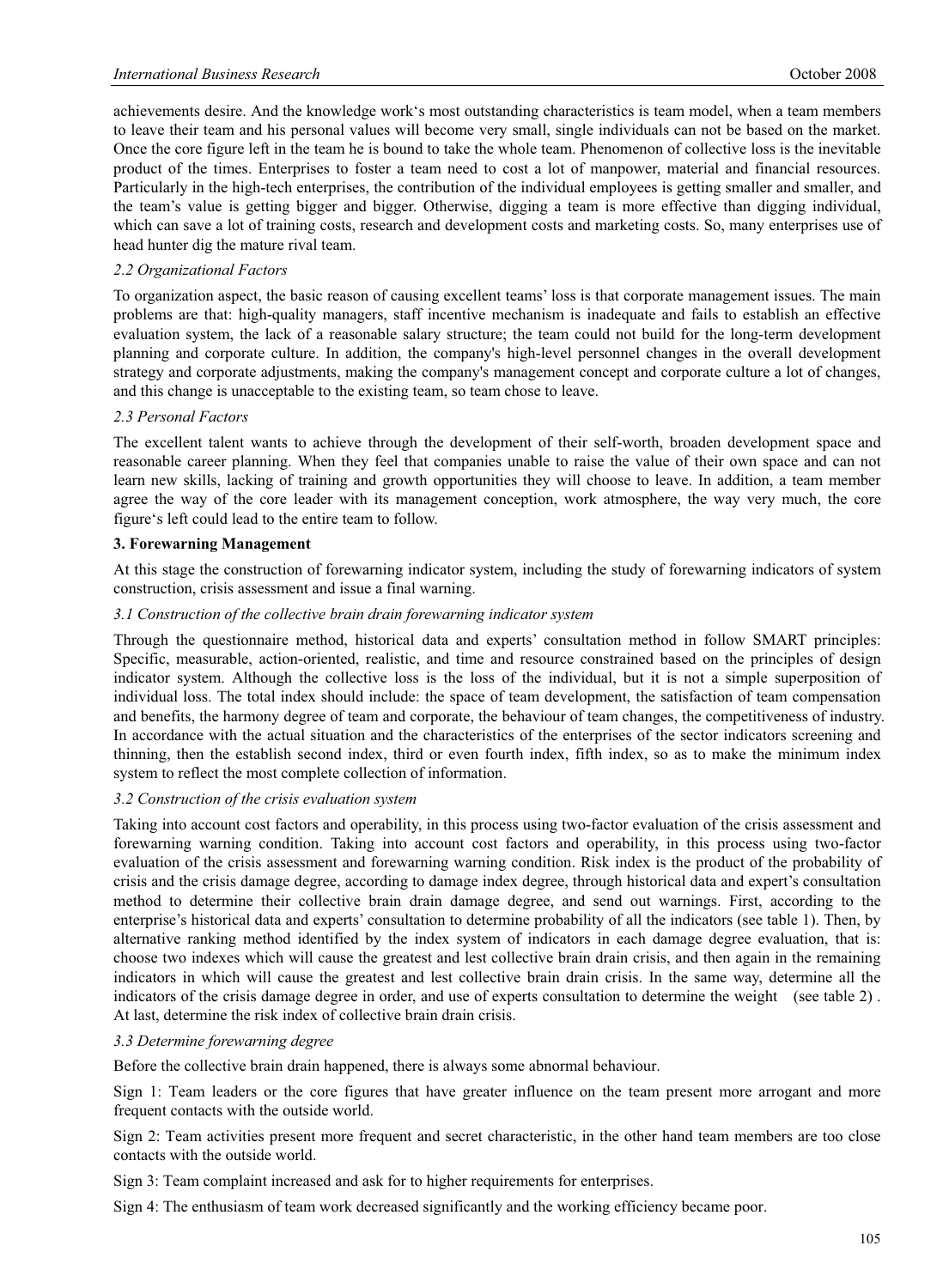Sign 5: Enterprise suddenly appeared a number of gangs, and mainly to a person often entertained some staff members. This situation is likely to be the leave prelude.

Sign 6: While concentrating stage, phenomenon of a group of the quarrel, the commentary justified and phenomenon not have been, but suddenly burst, with centralized and explosive characteristics.

According to the sign of warning changes, in the light of crisis evaluation criteria and combined with actual or future to make suitable amendments to get the severity of the situation by warning degrees. After determining the forewarning indicators and calculated forewarning condition's degree, establish forewarning signal system, which is similar to that adopted a set of traffic control signal red, yellow and green logo, this group of indicators reflected in collective brain drain situation in a different signal. Finally, by analysis the changes in signal, to determine the future of corporate personnel collective brain drain of the trend or the extent of the loss.

#### **4. Pre-control Measures**

Following the enterprise's collective brain drain forewarning management we can get the extent and the trend of the collective brain drain. Then the task is to take the positive effectual pre-control measures to eliminate or control the spread of problem development.

# *4.1 Information Communication*

Human Resources Department in support of high-ranking executives, around the content of enterprise's collective brain drain indicator system, established specialized information channels to meet the specific needs and to ensure smooth flow of information. Then, consisting the Expert Group by the Human Resources Department, heads of other departments and external experts the, to process the collection of information. According to results of forewarning analysis and the past experience design different risky degree, operational emergency project and handling ways to approach of the crisis preparedness strategy base. Such as compensation incentive preparedness base, Cost Constraint preparedness base, legal restraint preparedness base, knowledge management preparedness base.

#### *4.2 Preparedness Determination and Implementation*

According to warning condition categories, divided into two parts. The first part is storing the conventional case to cope with various crises, it can automatically output a number of countermeasures according to the nature and type of situation .The second part is dealing with non-conventional expert's consultation system, using the Delphi method to complete the consultation exercise to get countermeasures, and record storage strategy for future calls. Finally, preparedness to compare, evaluate, select the best plan. In access to high-level managers' support, from the Human Resources Department to make out an implementation plan, implement pre-control preparedness under plans and steps; really achieve the objective of crisis prevention.

#### **5. Conclusion**

The establishment of a comprehensive and sensitive collective brain drain crisis system, timely detection endanger the survival and development of enterprise's collective brain drain, forecast its development trends, assess the damage ,promptly issued a warning to the crisis and timely issue warning to the crisis, so that enterprises ahead of crisis intervention, early to take effective measures to prevent the crisis in the implementation of pre-control, will solve the problem in the embryonic stage.

#### **References**

Basak S, Shapiro A. (2001). Value-at-Risk-based Risk Management: optimal policies and asset price. *The Review of Financial Studies*. 2:371~409.

Hellman, C.M.A. (1997). Job satisfaction and intent to leave. *Journal of Social Psychology.* 137(6): 677~689.

Liu Ping & Zhang Chunying. (2006). The Establishment of Core Talent Crisis Forewarning System. *Chinese Talents*, 6 (In Chinese).

Philips, J.D. (1990). The price tag on turnover. *Personnel Journal*. 6:58~61.